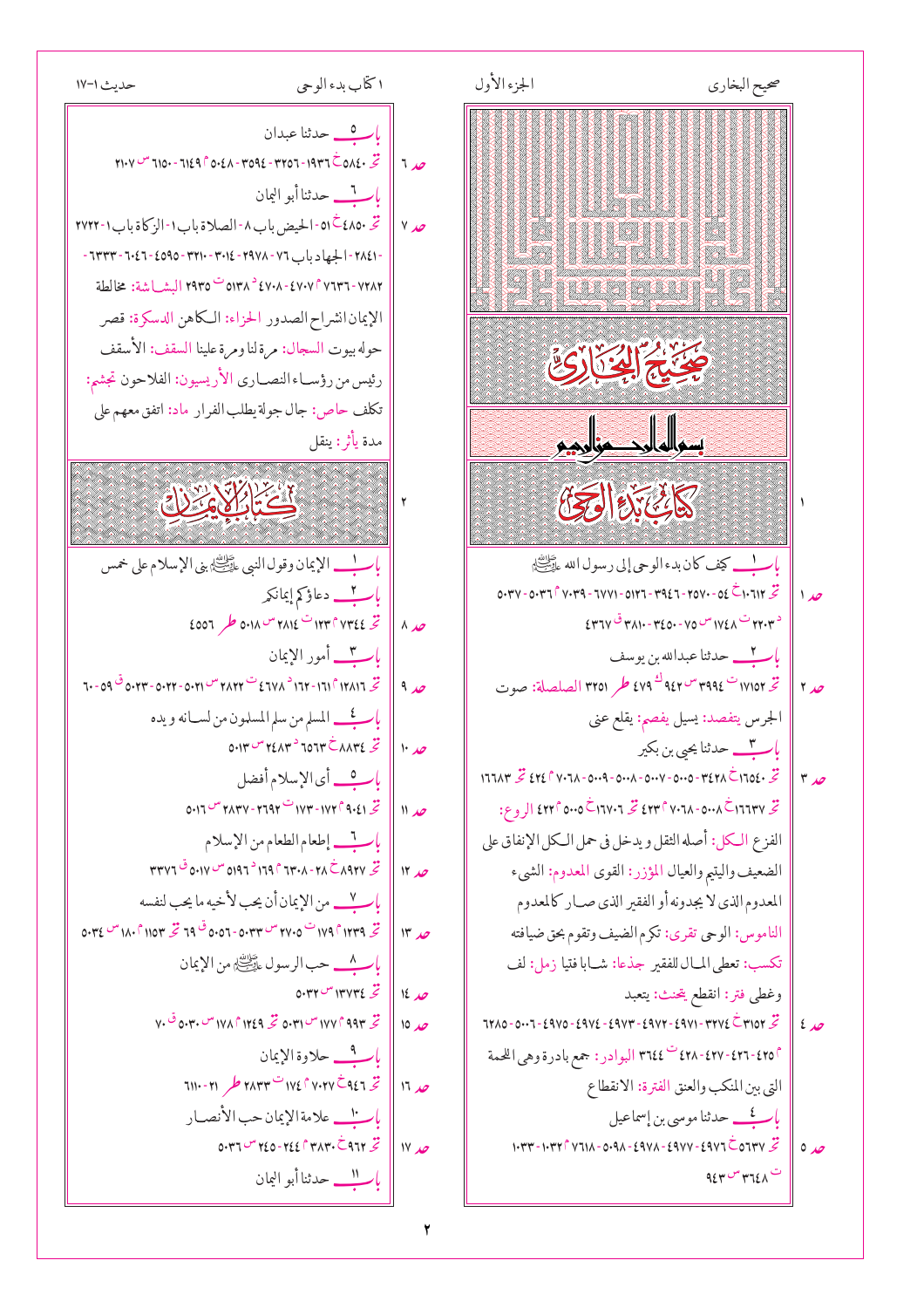| \n $6x^2 - 11x^3 - 11x^2 - 11x^3 - 11x^2 - 11x^3 - 11x^2 - 11x^3 - 11x^2 - 11x^2 - 11x^3 - 11x^2 - 11x^2 - 11x^3 - 11x^2 - 11x^2 - 11x^3 - 11x^2 - 11x^2 - 11x^3 - 11x^2 - 11x^2 - 11x^3 - 11x^2 - 11x^2 - 11x^3 - 11x^2 - 11x^2 - 11x^2 - 11x^3 - 11x^2 - 11x^2 - 11x^3 - 11x^2 - 11x^2 - 11x^3 - 11x^2 - 11x^2 - 11x^2 - 11x^3 - 11x^2 - 11x^2 - 11x^2 - 11x^3 - 11x^2 - 11x^2 - 11x^2 - 11x^3 - 11x^2 - 11x^2 - 11x^2 - 11x^2 - 11x^2 - 11x^2 - 11x^2 - 11x^2 - 11x^2 - 11x^2 - 11x^2 - 11x^2 - 11x^2 - 11x^2 - 11x^2 - 11x^2 - 11x^2 - 11x^2 - 11x^2 - 11x^2 - 11x^2 - 11x^2 - 11x^2 - 11x^2 - 11x^2 - 11x^2 - 11x^2 - 11x^2 - 11x^2 - 11x^2 - 11x^2 - 11x^2 - 11x^2 - 11x^2 - 11x^2 - 11x^2 - 11x^2 - 11x^2 - 11x^2 - 11x^2 - 11x^2 - 11x^2 - 11x^2 - 11x^2 - 11x^2 - 11x^2 - 11x^2 - 11x^2 - 11x^2 - 11x^2 - 11x^2 - 11x^2 - 11x^2 - 11x^2 - 11x^2 - 11x^2 - 11x^2 - 11x^2 - 11x^2 - 11x$ |
|-------------------------------------------------------------------------------------------------------------------------------------------------------------------------------------------------------------------------------------------------------------------------------------------------------------------------------------------------------------------------------------------------------------------------------------------------------------------------------------------------------------------------------------------------------------------------------------------------------------------------------------------------------------------------------------------------------------------------------------------------------------------------------------------------------------------------------------------------------------------------------------------------|
|-------------------------------------------------------------------------------------------------------------------------------------------------------------------------------------------------------------------------------------------------------------------------------------------------------------------------------------------------------------------------------------------------------------------------------------------------------------------------------------------------------------------------------------------------------------------------------------------------------------------------------------------------------------------------------------------------------------------------------------------------------------------------------------------------------------------------------------------------------------------------------------------------|

47.14 
$$
\frac{1}{2}
$$
 48.1  $\frac{1}{2}$  49.1  $\frac{1}{2}$  41.1  $\frac{1}{2}$  42.1  $\frac{1}{2}$  45.1  $\frac{1}{2}$  47.1  $\frac{1}{2}$  48.1  $\frac{1}{2}$  49.1  $\frac{1}{2}$  45.1  $\frac{1}{2}$  47.1  $\frac{1}{2}$  49.1  $\frac{1}{2}$  45.1  $\frac{1}{2}$  47.1  $\frac{1}{2}$  49.1  $\frac{1}{2}$  45.1  $\frac{1}{2}$  47.1  $\frac{1}{2}$  49.1  $\frac{1}{2}$  41.1  $\frac{1}{2}$  45.1  $\frac{1}{2}$  47.1  $\frac{1}{2}$  49.1  $\frac{1}{2}$  41.1  $\frac{1}{2}$  43.1  $\frac{1}{2}$  45.1  $\frac{1}{2}$  47.1  $\frac{1}{2}$  49.1  $\frac{1}{2}$  41.1  $\frac{1}{2}$  45.1  $\frac{1}{2}$  47.1  $\frac{1}{2}$  49.1  $\frac{1}{2}$  41.1  $\frac{1}{2}$  45.1  $\frac{1}{2}$  47.1  $\frac{1}{2}$  49.1  $\frac{1}{2}$  41.1  $\frac{1}{2}$  41.1  $\frac{1}{2}$  45.1  $\frac{1}{2}$  46.1  $\frac{1}{2}$  47.1  $\frac{1}{2}$  48.1  $\frac{1}{2}$  49.1  $\frac{1}{2}$  41.1  $\frac{1}{2}$  45.1  $\frac{1}{2}$  46.1  $\frac{1}{2}$  47.1  $\frac{1}{2}$  49.1  $\frac{1}{2}$  40.1  $\frac{1}{2$ 

حديث ١٨-٤٥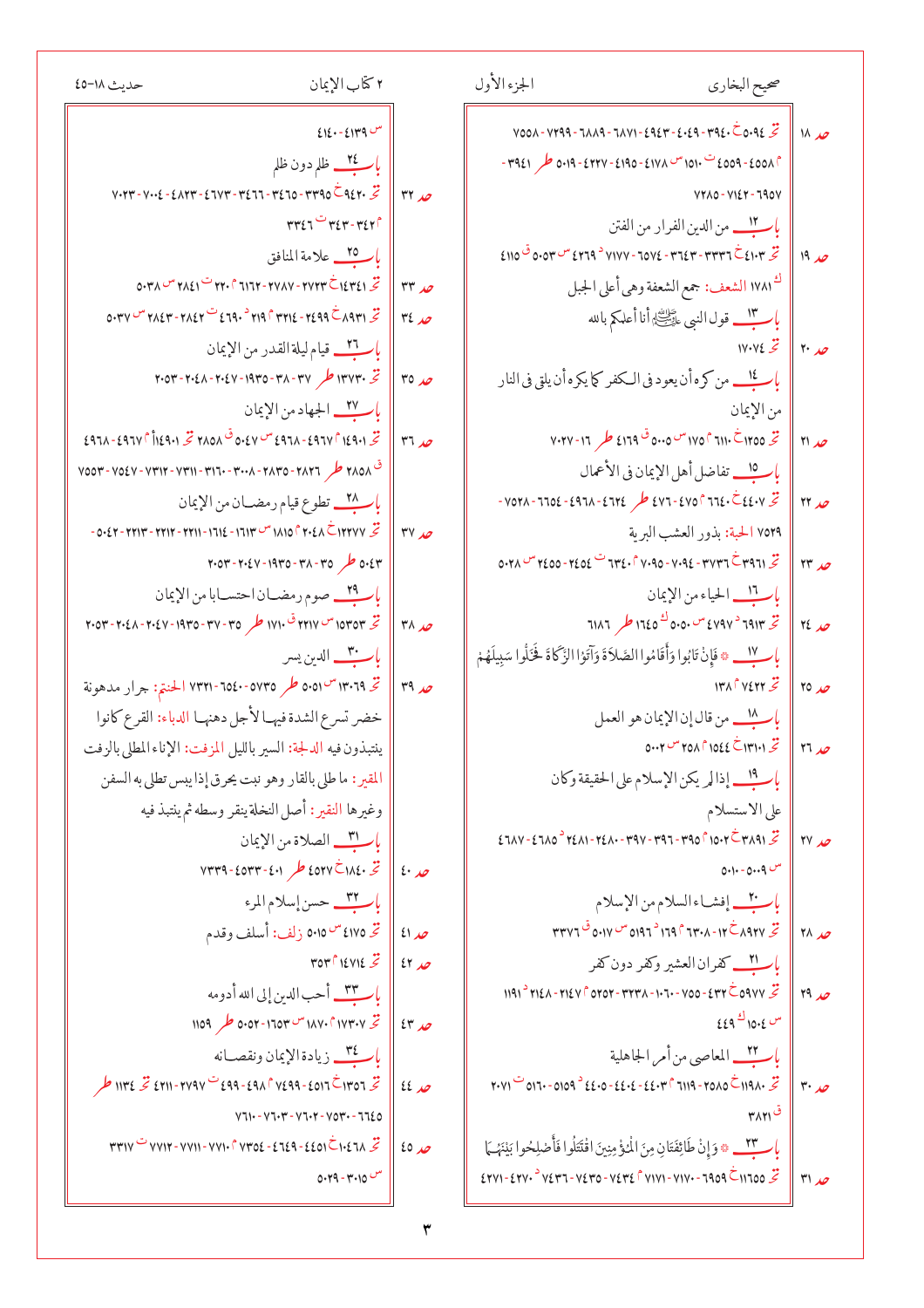|                     | الجزءالأول<br>صحيح البخاري                                                                                                                                                                                    |                         |
|---------------------|---------------------------------------------------------------------------------------------------------------------------------------------------------------------------------------------------------------|-------------------------|
| حد ٥٧<br>$0\Lambda$ | باركاة من الإسلام<br>تخ 4.00 0 1970 - 1941 - 149 - 149 - 149 - 149 - 149 - 149 - 149 - 149 - 149 - 149 - 149                                                                                                  | $27 - 10$               |
| ٣                   | $249 - 0.20 - 11.1$<br>باريك اتباع الجنائز من الإيمان                                                                                                                                                         |                         |
|                     | تح ١٣٣٤ تحر ١٤٤٨١ س ٢٠٠٨-٥٠٤٩ حكر ١٣٣٥-١٣٣٧<br>ب <mark>ا ب<sup>سم</sup>ّل</mark> خوف المؤمن من أن يحبط عمله وهو لا يشعر تح                                                                                    | حد ٤٧                   |
| صر ٥٩               | ١٥٦١٣ب ح الإيمان باب ٣٧<br>تخ ۲۳۰۴ ۹۲۷ ت ۲۸۱۱ - ۲۸۷۲ س ۶۱۲۱ و ۱۲۷ و کم ۱۱۳ - ۱۱۳ ۱                                                                                                                            | $2\lambda$              |
| حد ٦٠               | تح ٥٠٧١خ ٢٠٦٢-٦١١٨ تلاحي: تنازع وتخاصم<br>ب <u>ا مصبح المحمد ال</u> ى الذي عليه السلام المعنى الإيمان والإسلام                                                                                                | $29\text{ to }$         |
| حد اا               | $2111 - 710^{0}111 - 1192$ $2112 - 12979$ $\frac{2}{5}$                                                                                                                                                       | 0.40                    |
|                     | ب <mark>اب ۳۹</mark> حدثنا إبراهيم بن حمزة<br>تخ ٤٨٥٠ تخ ٧-الحيض باب ٨-الصلاة باب١-الزكاة باب١-٢٧٢٢<br>- ۱۳۸٤۱ - باب ۷۱ - ۱۹۷۸ - ۱۳۲۷ - ۲۰۱۷ - ۲۳۱۰ - ۲۵۹۵ - ۱۰ - ۱۳۳۳ -                                      | حد ٥١                   |
| حد ٦٢               | ٥١٣٨ - ٤٧٠٧ - ٤٧٠٨ - ٤٧٠٨ - ٥١٣٨ - ٥١٣٥ - البشــاشة: مخالطة<br>الإيمان انشراح الصدور                                                                                                                          |                         |
| حد ٦٣               | باستيف فضل من استبرأ لدينه<br>۱۲٤۷ <sup>من</sup> ۷۰ ۶٤۷۰ - ۵۷۲۸ ق ۶۱۱۹                                                                                                                                        | 01 <sub>o</sub>         |
|                     | لمركف أداءالخس من الإيمان                                                                                                                                                                                     |                         |
| حد ٦٤               | $V$ ۳0۲ - ٦٢٤٦ - ٤٤١٢ - ٤٤١١ - ٣٥٥٠ - ٣١٣٢ - ١٤١٨ - ٥٢٢ - ٨٧ Č ٦٥٢٤ $\ddot{\mathcal{Z}}$                                                                                                                      | $\circ r$ $\mathcal{L}$ |
| حد ٦٥               | - ۲۸۱۱ - ۱۶۱۲ - ۱۲۳ - ۲۹۳ - ۲۳۹۴ - ۲۳۹۴ - ۲۹۳۹ - ۱۳۹۲ - ۱۳۹۱ - ۲۸۱۸ -<br>٢٨١٩ <sup>س</sup> ٥٠٤٨ - ٥٧١٠ الحنتم: جرار مدهونة خضر تسرع الشدة<br>فيهــا لأجل دهنهــا الدباء: القرع كانوا ينتبذون فيه المزفت:      |                         |
| حد ٦٦               | الإناءالمطلي بالزفت المقير: ماطلي بالقار وهو نبت يحرق إذا<br>يبس تطلى به السفن وغيرها النقير : أصل النخلة ينقر وسطه ثر                                                                                        |                         |
| حد ٦٧               | بنتبذ فبه<br>با <mark>ستق</mark> ما جاءأن الأعمال بالنية                                                                                                                                                      |                         |
|                     | O.۳۷-O.۳٦ ٢٧.٣٩- 7٧٧١- 0127- ٣٩٤٦- ٢٥٧٠- ١ - ٢٠٦١٢<br>$2547$ $\sigma$ $\sigma$ $\mu$ $\lambda$ $\mu$ - $\mu$ $\epsilon$ $\sigma$ - $\sigma$ $\sigma$ $\sigma$ $\mu$ $\sigma$ $\sigma$ $\sigma$ $\mu$ $\sigma$ | 0200                    |
|                     | تخ 7991 <sup>من</sup> ۲۳۷۴ - ۲۳۶۰ - ۲۳۶۰ - ۲۳۷۰ <sup>ت</sup> ۲۰۵۲ <sup>س</sup> ۲۰۵۷                                                                                                                           | $00\sigma$              |
| صر ٦٨               | $2494 - 2197$ $\int$ $7119 - 7224 - 2204 - 4912 - 14.4$                                                                                                                                                       | $07 - 10$               |
|                     | - ٥٤٠٨- ٢٧٨٢- ٣٦٤١ تس ٣٦٤١ ٣ ٢٨١٢ كل ١٤٦١- ٢٧٨٢- ٥٤٠٨- ٥٤٠٨                                                                                                                                                   |                         |
| حد ٦٩               | $0VY - 0VY$<br>باستكف قول النبي عليَّ الدين النصيحة لله ولرسوله                                                                                                                                               |                         |

718-1740° 
$$
\frac{1}{2}
$$
 1740°  $\frac{1}{2}$  1750°  $\frac{1}{2}$  1760°  $\frac{1}{2}$  1774°  $\frac{1}{2}$  17750°  $\frac{1}{2}$  17760°  $\frac{1}{2}$  17770°  $\frac{1}{2}$  17770°  $\frac{1}{2}$  17770°  $\frac{1}{2}$  17770°  $\frac{1}{2}$  17770°  $\frac{1}{2}$  17770°  $\frac{1}{2}$  17770°  $\frac{1}{2}$  17770°  $\frac{1}{2}$  17770°  $\frac{1}{2}$  17770°  $\frac{1}{2}$  17770°  $\frac{1}{2}$  17770°  $\frac{1}{2}$  17770°  $\frac{1}{2}$  17770°  $\frac{1}{2}$  17770°  $\frac{1}{2}$  17770°  $\frac{1}{2}$  17770°  $\frac{1}{2}$  17770°  $\frac{1}{2}$  17770°  $\frac{1}{2}$  17770°  $\frac{1}{2}$  17770°  $\frac{1}{2}$  17770°  $\frac{1}{2}$  17770°  $\frac{1}{2}$  17770°  $\frac{1}{2}$  17770°  $\frac{1}{2}$  17770°  $\frac{1}{2}$  17760°  $\frac{1}{2}$  17760°  $\frac{1}{2}$  17760°  $\frac{1}{2}$  17760°  $\frac{1}{2}$  17760°  $\frac{1}{2}$  17760°  $\frac{1}{2}$  17770°  $\frac{1}{2}$  17770°  $\frac{1}{2}$  17770°  $\frac{1}{2}$  17770°  $\frac$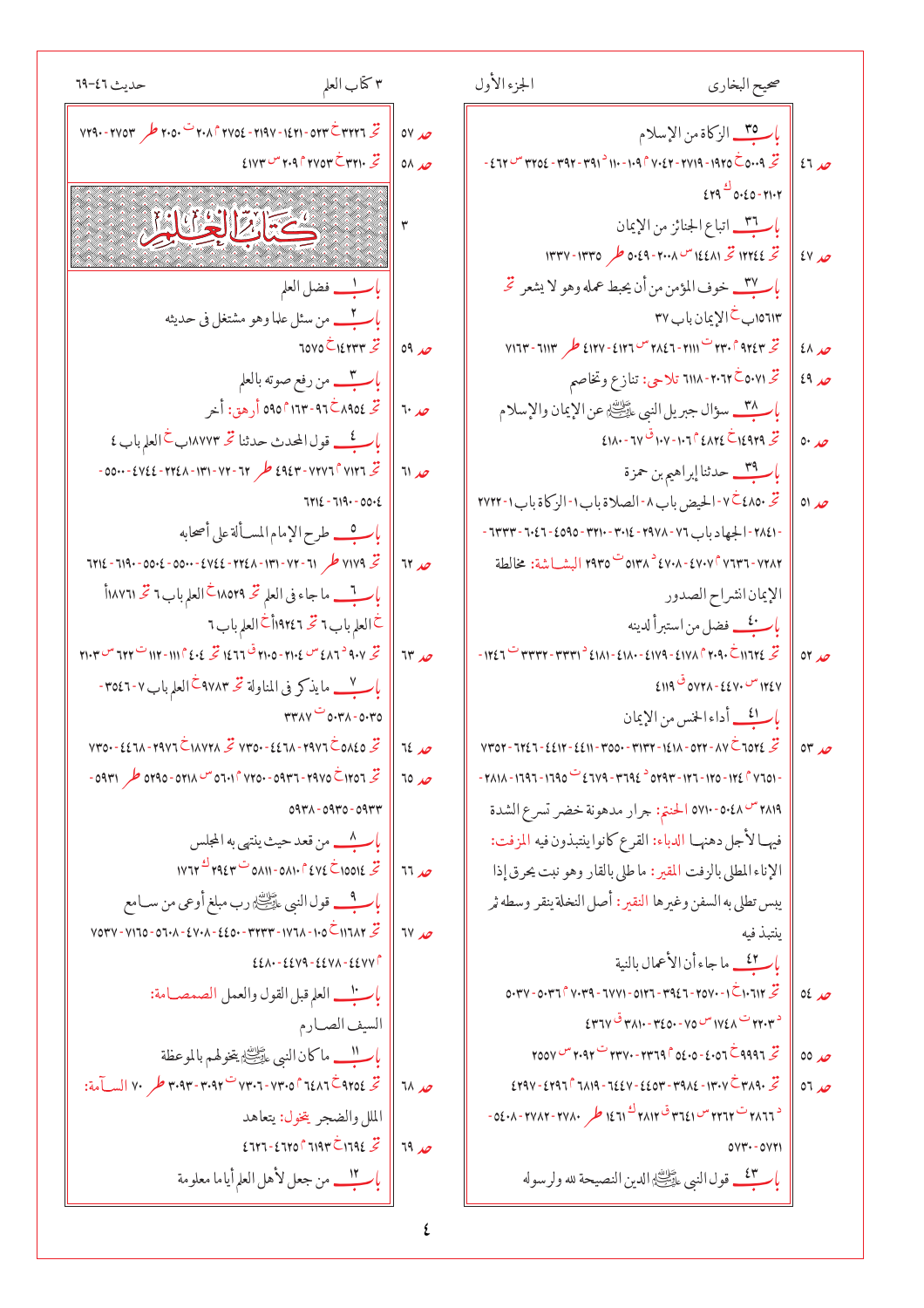| ۳ کتار                      |                  | الجزءالأول<br>صحيح البخاري                                                                                                                                                                                                                                        |                        |
|-----------------------------|------------------|-------------------------------------------------------------------------------------------------------------------------------------------------------------------------------------------------------------------------------------------------------------------|------------------------|
| - ۳۲۱۹                      |                  | تح ٧٣٠٧ أم ٧٣٠٧ طر ٦٤٨٦-٦٤٨٦ الســآمة: الملل والضجر يتخول:                                                                                                                                                                                                        | $V \cdot \mathcal{L}$  |
| باسسأ                       |                  | ىتعاهد                                                                                                                                                                                                                                                            |                        |
| تخ ۹۹                       | $M_{\star}$      | بارستان من يرد الله به خيرا يفقهه في الدين                                                                                                                                                                                                                        |                        |
| تخر ۱۱۲                     | صر ۸۵            | تخ ۱۱٤٠٩ - ۳۹۵ - ۳۹۸ - ۳۹۸ مطر ۷۵۵۰ - ۳۶۸۴                                                                                                                                                                                                                        | حد ۷۱                  |
| 1010-                       |                  | بالطبيل الفهم في العلم                                                                                                                                                                                                                                            |                        |
| تخ ٥٠                       | 17 <sub>10</sub> | تخه ٧٣٧٩ - ٧٣٧٧ - ٧٣٧٧ - ٧٢٧٧ - ٧٢٧٩ - ٧٢٧٩ طر ٦١-٦٢ -                                                                                                                                                                                                            | حد ۷۲                  |
| $-1 - 71$                   |                  | $7112 - 719 - 2122 - 111$                                                                                                                                                                                                                                         |                        |
| شىء                         |                  | باكف الاغتباط فى العلم والحكمة                                                                                                                                                                                                                                    |                        |
| باك                         |                  | $25$ $272$ $3944$ $-1944$ $-1243$ $-1249$ $-1249$ $-1249$ $-1249$ $-1249$ $-1249$ $-1249$ $-1249$ $-1249$ $-1249$ $-1249$ $-1249$ $-1249$ $-1249$ $-1249$ $-1249$ $-1249$ $-1249$ $-1249$ $-1249$ $-1249$ $-1249$ $-1249$ $-1$                                    | $Y^{\mu}$ مد           |
| يحفظو                       |                  | باسباب ماذكر في ذهاب موسى في البحر إلى الخضر                                                                                                                                                                                                                      |                        |
| تخ ٢٤                       | $\Delta V$       | $E$ VV۳ - $E$ VV۲ - ۳٤٣٧ - ۳٤٣٦ - ٣٣١٤ - ٢٧٦٦ - ٢٣١١ - ١٢٢ - ٧٨ $E$ ۳٩ $\tilde{Z}$                                                                                                                                                                                | حد ٧٤                  |
| $\gamma$                    |                  | $P$ $22Y$ <sup>-</sup> $T$ $T1$ $T$ - $T$ $T1$ - $T$ $T10$ - $T$ $T12$ - $T$ $T11$ $T$ $T$ $T10$ $T$ - $T10$ $T$ - $T10$                                                                                                                                          |                        |
| " MY9                       |                  | بار 11 قول النبي عَيْشِينَ اللهم علمه الكتاب                                                                                                                                                                                                                      |                        |
| فيها                        |                  | تخ 1.29 - 14.0 - ٢٨٠٢ - ٢٥٦٦ <sup>ت</sup> ١٧١٥ ق ١٧١ طر ١٤٣                                                                                                                                                                                                       | صر ۷۵                  |
| الإناء                      |                  | باريد السمتي يصح سماع الصغير                                                                                                                                                                                                                                      |                        |
| يبس ت                       |                  | $1100 - 1102 - 1104 - 1104$ $C_{201} - 1111 - 119 - 294$ $C_{0112}$ $C_{121}$                                                                                                                                                                                     | $Y^{\dagger}$ $\omega$ |
| ينتبذ ا                     |                  | ٧١٥ ت ٣٣٨ س٣٦. ق ١٠٠٠ كُ ٣٧. الأتان: أنثى الحمار ناهزت:                                                                                                                                                                                                           |                        |
| باسة                        |                  | قاربت البلوغ                                                                                                                                                                                                                                                      |                        |
| نخه ٥٠                      | $\lambda\lambda$ | تخر ١٢٣٥ - ١٨٩ - ١٩٤٧ - ١٩٤٤ - ١٩٤٨ - ١٥٢٨ اتحية: 10٣٠ - ١٠٣ المجة:                                                                                                                                                                                               | حد ۷۷                  |
| س ۳ ع                       |                  | اللفظة مج: لَفَظ ما في فمه                                                                                                                                                                                                                                        |                        |
| $\overline{\phantom{a}}$ با |                  | ب <mark>اب الحر</mark> وج في طلب العلم                                                                                                                                                                                                                            |                        |
| نځ ۰۷                       | $19\text{ m}$    | $2001 - 2001 - 1001 - 1001 - 1001 - 1001 - 1001 - 1001 - 1001 - 1001 - 1001 - 1001 - 1001 - 1001 - 1001 - 1001 - 1001 - 1001 - 1001 - 1001 - 1001 - 1001 - 1001 - 1001 - 1001 - 1001 - 1001 - 1001 - 1001 - 1001 - 1001 - 1001 - 1001 - 1001 - 1001 - 1001 - 100$ | $Y \wedge Z$           |
| طر ۲                        |                  | $T22Y - T411 - T417 - T410 - T412 - T414 - T607 - T404 - T406 - T407 - T404 - T400$                                                                                                                                                                               |                        |
| $\cup\mathfrak{l}$          |                  | باستعلم فضل من علم وعلم                                                                                                                                                                                                                                           |                        |
| تخ ، کی                     | 9.10             | تَّحْ ٦٠٩٣٢٩٠٤٤ القيعان: جمع القاع ومعناها هنا الأرض التي لا                                                                                                                                                                                                      | Y9                     |
| تخ ۱۳                       | 91 <sub>10</sub> | نبات فيهـا الأجادب: جمع أجدب وأجدب جمع جدب وهي                                                                                                                                                                                                                    |                        |
| $.090^{\circ}$              |                  | الأرض التي لا تنبت كلأ                                                                                                                                                                                                                                            |                        |
| ت ۲۸.                       |                  | باريس رفع العلم وظهور الجهل                                                                                                                                                                                                                                       |                        |
| العفاء                      |                  | تحر ٦٩٦٦ أ١٩٥٦ م (١٨ - ٥٢٨٦ - ٦٨٩٦ - ٦٨٩٦                                                                                                                                                                                                                         | $\lambda \cdot \mu$    |
| به الص                      |                  | تخ ١٢٤٠ ٦٩٥٧ ت ٢٣٦٥ ق ٤١٨١ طر ٨٠ - ٢٨٦٦ - ٦٣٦٦ - ٦٨٩٦                                                                                                                                                                                                             | $M_{\nu}$              |
| تخ ٥٢                       | حد ۹۲            | باستي فضل العلم                                                                                                                                                                                                                                                   |                        |
| باك                         |                  | تخ ۲۷۰۰ ت ۱۳۷۲ - ۲۴۷۲ - ۲۰۹۳ - ۲۱۱۷ - ۲۱۱۷ <sup>5</sup> کالا است ۲۷۵۴ <sup>ت</sup> ۲۷۵۴ -                                                                                                                                                                         | حد ۸۲                  |
| تخ ۲۳                       | $94^{\circ}$     | 2.01                                                                                                                                                                                                                                                              |                        |
| 7247                        |                  | بإكلام الفتيا وهو واقف على الدابة وغيرها                                                                                                                                                                                                                          |                        |
| باسنه                       |                  | تخ ١٩٠٦ج ١٣٤٢-١٧٦٣-١٧٦٤-١٧٦٤-١٧٦٤-١٧٦٣-١٣٤                                                                                                                                                                                                                        | $\Delta f$ $\omega$    |

| ۳ كتاب العلم<br>حديث ٧٠-٩٣                                                                           |                       |
|------------------------------------------------------------------------------------------------------|-----------------------|
| ۹٤٧ - ٣٢٢٠ - ٣٢٢٢ - ٣٢٢٣ - ٣٢٢٣ <sup>-</sup> ٢٠١٦ <sup>ت</sup> ٩٤٧ قى ٣١٦٧ ك                         |                       |
| ب <u>ا عظم</u> من أجاب الفتيا بإشــارة اليد والرأس                                                   |                       |
| تخ ٥٩٩٩ه <sup>ق</sup> ٣١٥٥ طر ١٧٤٧-١٧٤٨ -١٧٥٠-١٧٦١ - ٦٧٤٧ مكلا                                       | KE A                  |
| تخ ۱۹۶۲ ثار ۱۶۹۲ حکم - ۱۶۴۴ - ۱۶۴۲ - ۱۵۱۱ - ۱۵۲۲ - ۱۰۸۰ - ۱۰۱۱ - ۱۰۱۱                                | $\lambda$             |
| $VY*V - VY*-VYZA - V*YI - TOAO -$                                                                    |                       |
| تخ ١٥٧٥٠ £ ٤٥١ - ٤٣٠ - ٤٦٠ - ٢١٤٢ - ٣١٤٢ - ٢١٤٢ - ٢١٤٢ محكم المسجد المصر المسجد المسجد المسجد المسجد | $\lambda$ $\lambda$   |
| ٠٠٦٢- ١٣٨٨- ٢٥٥٩- ٢٥٦٠ الغشي: الإغماء تجلي: أصــابني                                                 |                       |
| شيءمن الإغماء                                                                                        |                       |
| ب <mark>ا بِ ٢٥ _</mark> تحريض النبي ءليَّظنيل عبد القيس على أن                                      |                       |
| يحفظوا الإيمان                                                                                       |                       |
| - ۱۳۵۷ - ۱۲۷۲ - ۱۳۵۶ - ۱۳۸۸ - ۱۳۵۲ - ۱۳۵۰ - ۱۳۵۲ - ۱۳۵۲ - ۱۳۵۲ - ۱۳۵۲                                | $\lambda$ Y $\lambda$ |
| - ۲۸۱۸ - ۱۲۶۱ - ۱۲۹۲ - ۲۹۴۴ - ۲۷۹۴ - ۲۷۹۴ - ۲۸۱۸ - ۲۸۱۱ - ۲۸۱۸                                       |                       |
| ٢٨١٩ ٣ -٥٠٤٨ -٥٧١٠ الحنتم: جرار مدهونة خضر تسرع الشدة                                                |                       |
| فيهــا لأجل دهنهــا الدباء: القرع كانوا ينتبذون فيه المزفت:                                          |                       |
| الإناءالمطلى بالزفت المقير: ما طلى بالقار وهو نبت يحرق إذا                                           |                       |
| يبس تطلى به السفن وغيرها النقير : أصل النخلة ينقر وسطه ثم                                            |                       |
| ينتبذفيه الإذخر: نبت طيب الرائحة                                                                     |                       |
| بإكسب الرحلة فى المســألة النازلة وتعليم أهله                                                        |                       |
| تخ ٣٦٠٥- ٣٦٠٥- ١٦٩٩- ٢٦٩٨- ٢٦٩٨- ٣٦٠٥ <sup>-</sup> ٣٦٠٥- ٣٦٠٦- ٣٦٠٥                                  | $\lambda\lambda$      |
| س ۳۲ وس                                                                                              |                       |
| باسكلا التناوب في العلم                                                                              |                       |
| تخ ١٠٥٠٧ - ٢٦٤٩ - ٣٧٦٨ - ٣٧٦٨ <sup>ت</sup> ٣٧٦٨ - ٣٦٤٥ <sup>س</sup> ٢١٤٤                             | $\lambda$ ٩           |
| طر ۷۳۷۶-۳۳۰۵۹۰۷-۵۲۷۳-۱۹۶۷-۲۳۷۴-۲۳۶                                                                   |                       |
| بإكبيل الغضب في الموعظة والتعليم                                                                     |                       |
| تخ ١٠٠٤-١٠٧٣-١٠٧٢- ١٧٢٤٧- ٧٢٤٧- ١٠٧٣- ١٠٧٣ ق ١٠٣٧                                                    | 9.4                   |
| تخر ٦١٨٠-٥٣٤٨ - ٦٤٧٦ - ٢٤٦٧ - ٢٤٦٨ - ٢٤٦٧ - ٢٤٧٨ - ٦١٨٠                                              | عد ۹۱                 |
| $1111 - 11119 - 111111 - 21111 - 2099 - 20911 - 20911 - 2097 - 2090$                                 |                       |
| <sup>ت</sup> ١٤٢٨ <sup>ق</sup> ٢٦٠٠ <sup>ك</sup> ١٤٤٩ الحذاء: أراد أنها تقوى على المشي               |                       |
| العفاص: الوعاءالذي تكون فيه النفقة الوكاء: الخيط الذي تشد                                            |                       |
| به الصرة والكيس وغيرهما                                                                              |                       |
| 17YE PYTYY CA.OY 3                                                                                   | $4r_{\mathcal{A}}$    |
| ب <u>ار ٢٩ من براء على ر</u> كبتيه عندالإمام أو المحدث                                               |                       |
| تخر ١٤٩٣ في الصلاة باب ٥١- ٢٣٨٠- ٢٣٧١ أ ٦٢٧١ طر ٤٦٦٤- ٢٦٦٤-                                          | $94^{\circ}$          |
| ۷۳۸۱ - ۷۱۸۰ - ۷۱۷۹ - ۷۱۷۸ - ۲۰۱۰ - ۲۵۵۲ - ۲۷۳                                                        |                       |
| بإسبيل من أعادالحديث ثلاثا ليفهم عنه                                                                 |                       |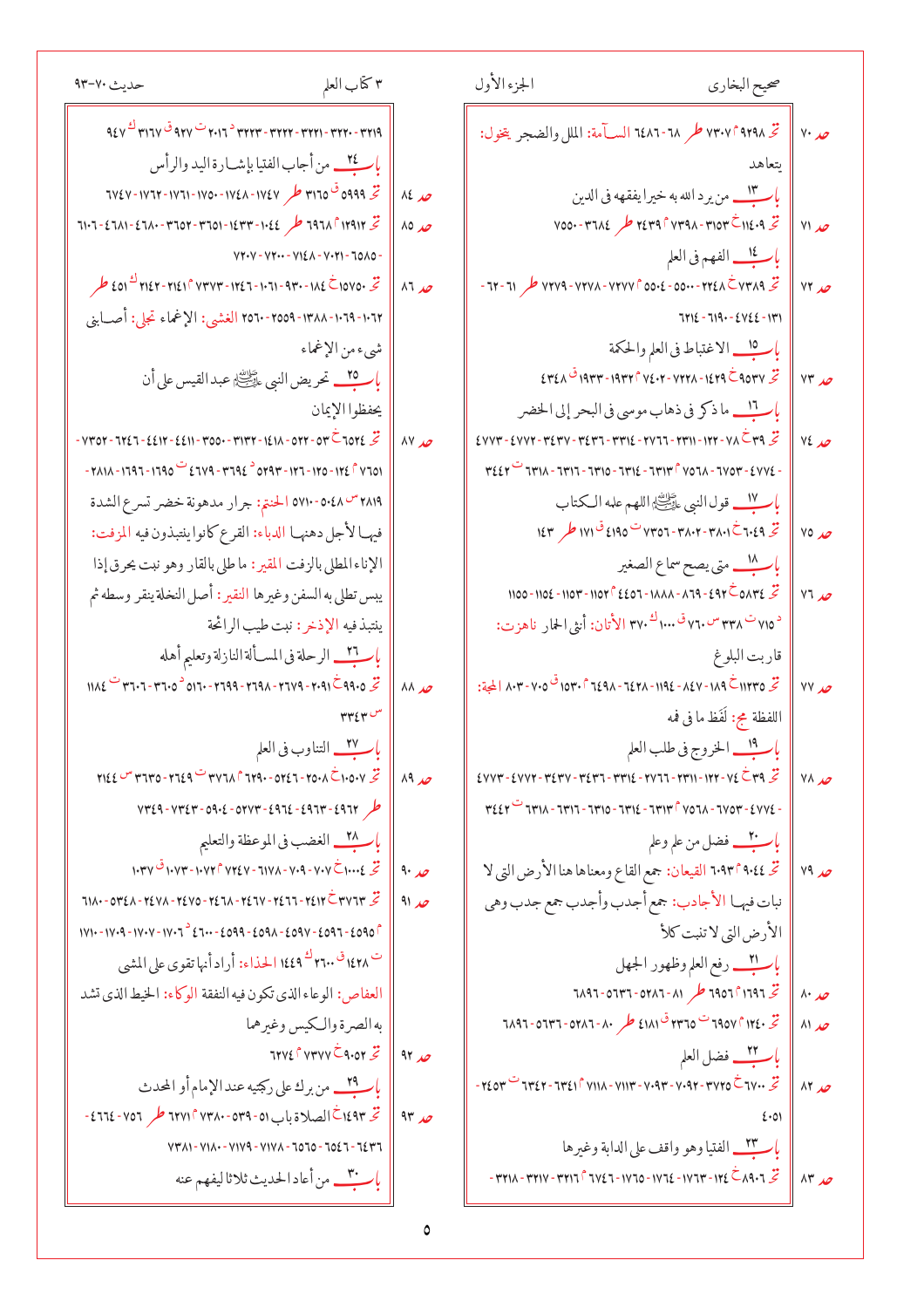| ۳ كتاب العلم<br>حديث ٩٤–١٢٥                                                                                                                                                                                                                                                                            |                        | الجزءالأول<br>صحيح البخاري                                                                                                                                                                                                                                                                                   |                              |
|--------------------------------------------------------------------------------------------------------------------------------------------------------------------------------------------------------------------------------------------------------------------------------------------------------|------------------------|--------------------------------------------------------------------------------------------------------------------------------------------------------------------------------------------------------------------------------------------------------------------------------------------------------------|------------------------------|
| $VYAX - 7XZ - YY0 - YY^2$                                                                                                                                                                                                                                                                              |                        | $2.1 - 1921 - 111 - 9000 - 3$                                                                                                                                                                                                                                                                                | 92, 10                       |
| $Y \in YY$ م ۳۳۷۲۴ ۱۹۶۷ مگر ۲٤۷۳                                                                                                                                                                                                                                                                       | 117                    | $2.1 - 1921 - 111 - 920 - 32$                                                                                                                                                                                                                                                                                | $90\mu$                      |
| تخ ١٤٨٠٠ تم المظالم باب ٢٤ ت ٢٨٨٠-٤٢١٢                                                                                                                                                                                                                                                                 | $114^{\circ}$          | تح ٨٩٥٤ج.٦-١٦٣ ٥٩٥٢ أرهق: أخر                                                                                                                                                                                                                                                                                | مد ۹٦                        |
| تخ 2011-2271 - 2016 CPTY وطر ٣٠٩٠ - 2016 - 2241 - 2016 - 0711                                                                                                                                                                                                                                          | صر ١١٤                 | باسبت تعليم الرجل أمته وأهله                                                                                                                                                                                                                                                                                 |                              |
| التنازع: الاختلاف الرزية: المصيبة اللغط: الأصوات المختلفة                                                                                                                                                                                                                                              |                        | $1121 - 1121 - 2.0 - 2.2$ $0.14 - 42.0 - 4.21 - 40.14 - 4.14$                                                                                                                                                                                                                                                | ٩٧ مه                        |
| التي لا تفهم                                                                                                                                                                                                                                                                                           |                        |                                                                                                                                                                                                                                                                                                              |                              |
| بإستقف العلم والعظة بالليل                                                                                                                                                                                                                                                                             |                        | باستب عظة الإمام النساء وتعليمهن                                                                                                                                                                                                                                                                             |                              |
|                                                                                                                                                                                                                                                                                                        | $\parallel$ ۱۱۵ $\sim$ |                                                                                                                                                                                                                                                                                                              | صر ۹۸                        |
| باكس السمر بالعلم                                                                                                                                                                                                                                                                                      |                        | - ٥٣٠٤ - ٤٩٤٤ - ١٤٥٢ - ٩٨٧ - ٩٨٧ - ٩٨٥ - ٩٨٣ - ٩٧٢ - ٩٧٠ - ٢٩٤٤                                                                                                                                                                                                                                              |                              |
| حد ١١٦    تخر ١٦٤٧٦ ته ١٤٣٢ تخر ٨٥٧٨ تخ ١٦٤٣٦- ٦٦٤٣ - ٢٤١٧ ت ٢٤١٧                                                                                                                                                                                                                                      |                        | ٥٩٤١-٥٩٤٢-٥٩٤٤ القرط: نوع من حلي الأذن معروف                                                                                                                                                                                                                                                                 |                              |
| 074                                                                                                                                                                                                                                                                                                    |                        | ب <mark>اب ٣٣</mark> _ الحرص على الحديث                                                                                                                                                                                                                                                                      |                              |
| 7 - ١٣٥٩ - ١٣٥٨ - ١٣٥٩ - ١٣٥٩ مگر ١٣٨١ - ١٨٣٣ - ١٣٢٤ - ١٣٢٤ - ١٣٢٤                                                                                                                                                                                                                                     | مد ۱۱۷                 | 770. $Z$  ۳   $Z$   99 $\omega$                                                                                                                                                                                                                                                                              |                              |
| $-7729 - 7717 - 0911 - 2710 - 2712 - 27117 - 2717 - 1719 - 1119 - 1719 - 1919$                                                                                                                                                                                                                         |                        | بالطبيع كيف يقبض العلم تح ١٩١٤٤ العلم باب ٣٤ الدروس:                                                                                                                                                                                                                                                         |                              |
| ٧٥٤٢ الخطيط: الصوت الذي يخرج من نفس النائر الغطيط:                                                                                                                                                                                                                                                     |                        | ذهاب الأثر                                                                                                                                                                                                                                                                                                   |                              |
| الصوت الذي يخرج من نفس النائم                                                                                                                                                                                                                                                                          |                        |                                                                                                                                                                                                                                                                                                              | $\mathbf{P}$                 |
| بالطبيق حفظ العلم                                                                                                                                                                                                                                                                                      |                        | ب <mark>ا ب °C</mark> هل يجعل للنســاء يوم على حدة في العلم                                                                                                                                                                                                                                                  |                              |
| تحتى ١٣٩٥٧-٣٩١٦-٣٤٤١ - ٦٥٥٣- ٦٥٥٣ ص ٢٧٤ طر ٢٧٩-٢٠٨٦-                                                                                                                                                                                                                                                   | $M \sim 10$            | حد ١٠١    تخه ٢٠١٨-٢٦٦-١٠٢٦١-١٠٢٦-٩-٩٦٨٦ - ٦٨٦٩                                                                                                                                                                                                                                                              |                              |
| ۳٦٩١ الصفق: التبايع                                                                                                                                                                                                                                                                                    |                        | تخ ١٢٨٨- ١٣٦١- ١٣٦٢- ١٣٦٢- ١٣٩٦ - ١٣٦٨ تخ ١٣٤٠٩ تخليل ١٣٦٢                                                                                                                                                                                                                                                   | 1.7 <sub>10</sub>            |
| $V221 - YY31 - Y11 - Y11$ $A \neq Y17 - Y191 - Y105$ $Z = 20$                                                                                                                                                                                                                                          | $119$ مد               | 1۸٦٩ الحنث: الإثر والمرادأنهم لم يحتلموا                                                                                                                                                                                                                                                                     |                              |
| تخ ۱۳۰۲۳                                                                                                                                                                                                                                                                                               | 11.20                  | باستيك من سمع شيئا فراجع حتى يعرفه                                                                                                                                                                                                                                                                           |                              |
| بالطلب الإنصات للعلماء                                                                                                                                                                                                                                                                                 |                        | حد ١٠٣    تحر ١٦٢٦١ طر ٤٩٨٩-١٦٦٥-١٦٦١٧                                                                                                                                                                                                                                                                       |                              |
| $2.444$ $\frac{3}{2}$ $2121$ $\frac{3}{2}$ $111$ $\frac{3}{2}$ $111$ $\frac{3}{2}$ $111$ $\frac{3}{2}$ $111$ $\frac{3}{2}$ $\frac{3}{2}$ $\frac{3}{2}$ $\frac{3}{2}$ $\frac{3}{2}$ $\frac{3}{2}$ $\frac{3}{2}$ $\frac{3}{2}$ $\frac{3}{2}$ $\frac{3}{2}$ $\frac{3}{2}$ $\frac{3}{2}$ $\frac{3}{2}$ $\$ | $111$ مد               | بإكليل ليبلغ العلم الشساهد الغائب                                                                                                                                                                                                                                                                            |                              |
| بارتكنا ما يستحب للعالمر إذا سئل أى الناس أعلم                                                                                                                                                                                                                                                         |                        | صر ١٠٤    تخ ١٢٠٥٧-٢٣٧-١٤٣٤٠-١٣٣٧٠ ت ١٤٦٧-١٤٦٧ مس ٢٨٨٩ الخوبة:                                                                                                                                                                                                                                               |                              |
| $EVVY - EVVY - VEYV - VEYY - VYYE - VVYY - YYY - VYE - YEZ$                                                                                                                                                                                                                                            | $\parallel$ ۱۲۲ مد     | العيب والمرادالذي يفر إلى الحرم وقد فعل ما لا يجيزه الشرع                                                                                                                                                                                                                                                    |                              |
| $P$ <i>ii</i> $P$ $\sim$ $P$ $\sim$ $P$ $\sim$ $P$ $\sim$ $P$ $\sim$ $P$ $\sim$ $P$ $\sim$ $P$ $\sim$ $P$ $\sim$ $P$ $\sim$ $P$ $\sim$ $P$ $\sim$ $P$ $\sim$ $P$ $\sim$ $P$ $\sim$ $P$ $\sim$ $P$ $\sim$ $P$ $\sim$ $P$ $\sim$ $P$ $\sim$ $P$ $\sim$ $P$ $\sim$ $P$ $\sim$ $P$ $\$                     |                        | يعضد: يقطع                                                                                                                                                                                                                                                                                                   |                              |
| المسجى: المغطى المكتل: القفة الكبيرة النول: العطاءوالأجر                                                                                                                                                                                                                                               |                        | VO۳۷-VI TO-07+۸-٤۷+۸-٤٤٥٠-٣٢٣٣-۱٧٦٨- ٦٧ ČII TAY                                                                                                                                                                                                                                                              | $1.0\mu$                     |
| تسجى: تغطي ينقض: يسقط                                                                                                                                                                                                                                                                                  |                        | $22\lambda - 22\lambda - 22$                                                                                                                                                                                                                                                                                 |                              |
| باب 20 من سـأل وهو قائم عالمــا جالســا                                                                                                                                                                                                                                                                |                        | باكليك إثمر من كذب على النبي ءَيْشِيلُمْ                                                                                                                                                                                                                                                                     |                              |
| $ 1019 - 0.11 - 0.11 - 0.19 - 0.11$ $1021 - 1111 - 1121$                                                                                                                                                                                                                                               | حد ۱۲۳                 | $T^{\circ}$ 2. 1. 11 $T^{\circ}$ 7 1 $\cdot$ 10 $\cdot$ 10 $\cdot$ 10 $\cdot$ 10 $\cdot$ 10 $\cdot$ 10 $\cdot$ 10 $\cdot$ 10 $\cdot$ 10 $\cdot$ 10 $\cdot$ 10 $\cdot$ 10 $\cdot$ 10 $\cdot$ 10 $\cdot$ 10 $\cdot$ 10 $\cdot$ 10 $\cdot$ 10 $\cdot$ 10 $\cdot$ 10 $\cdot$ 10 $\cdot$ 10 $\cdot$ 10 $\cdot$ 10 | $1.7 - 10$                   |
| $Y\Lambda\Lambda$ ۹ میلاد ۱۷٤۷ س ۳۱٤۹ میل                                                                                                                                                                                                                                                              |                        | تِّح ۳٦٣٣°٣٦٥٣ <sup>ق</sup> ٣٧ يتبوأ: يتخذ منزله                                                                                                                                                                                                                                                             | 1.4                          |
| بإسبائك السؤال والفتيا عندرمي الجمار                                                                                                                                                                                                                                                                   |                        | ثح ١٠٤٥ يتبوأ: يتخذ منزله                                                                                                                                                                                                                                                                                    | 1.1                          |
| $-$ ٣٢١٨ - ٣٢١٧ - ٣٢١٦ ٢ ٦٧٤٦ - ١٧٦٥ - ١٧٦٤ - ١٧٦٣ - ٨٣ $\zeta$                                                                                                                                                                                                                                        | 112                    | تح ٤٥٤٨ يتبوأ: يتخذ منزله                                                                                                                                                                                                                                                                                    | $1.9$ $\mu$                  |
| 9٤٧ - ٢٢٢٠ - ٢٢٢٢ - ٢٢٢٣ - ٣٢٢٣ - ٣٢٢٠ - ٣٢٢٠ - ٣٢٢٠                                                                                                                                                                                                                                                   |                        | تح ١٢٨٥٢تُ ٦٢٦٨ أ ٤ طُر ٣٥٧٩- ٢٥٨٠ - ٧٠٧٩ يتبوأ: يتحذ منزله                                                                                                                                                                                                                                                  | W <sub>1</sub>               |
| بِالْكِمْـ قول الله تعالى ۞ وَمَا أُوتِيتُمْ مِنَ الْعِلْمِ إِلاَّ قَلِيلاً                                                                                                                                                                                                                            |                        | باكستين كتابة العلم                                                                                                                                                                                                                                                                                          |                              |
| TETE - VYTH-VYTY P VOOY-VOET-VTAT-EVTA CAEIA 3                                                                                                                                                                                                                                                         | حد ١٢٥                 | تحر ٢٠٣١١ - ١٩٨٨- ٦٩٨٨ - ٧٠٠١ <sup>ت</sup> ١٤٧٤ <sup>س</sup> ٢٧٦١ على ٢٧٦٠ مكر ١٩٠٣                                                                                                                                                                                                                          | $M_{\star}$ صر ا $M_{\star}$ |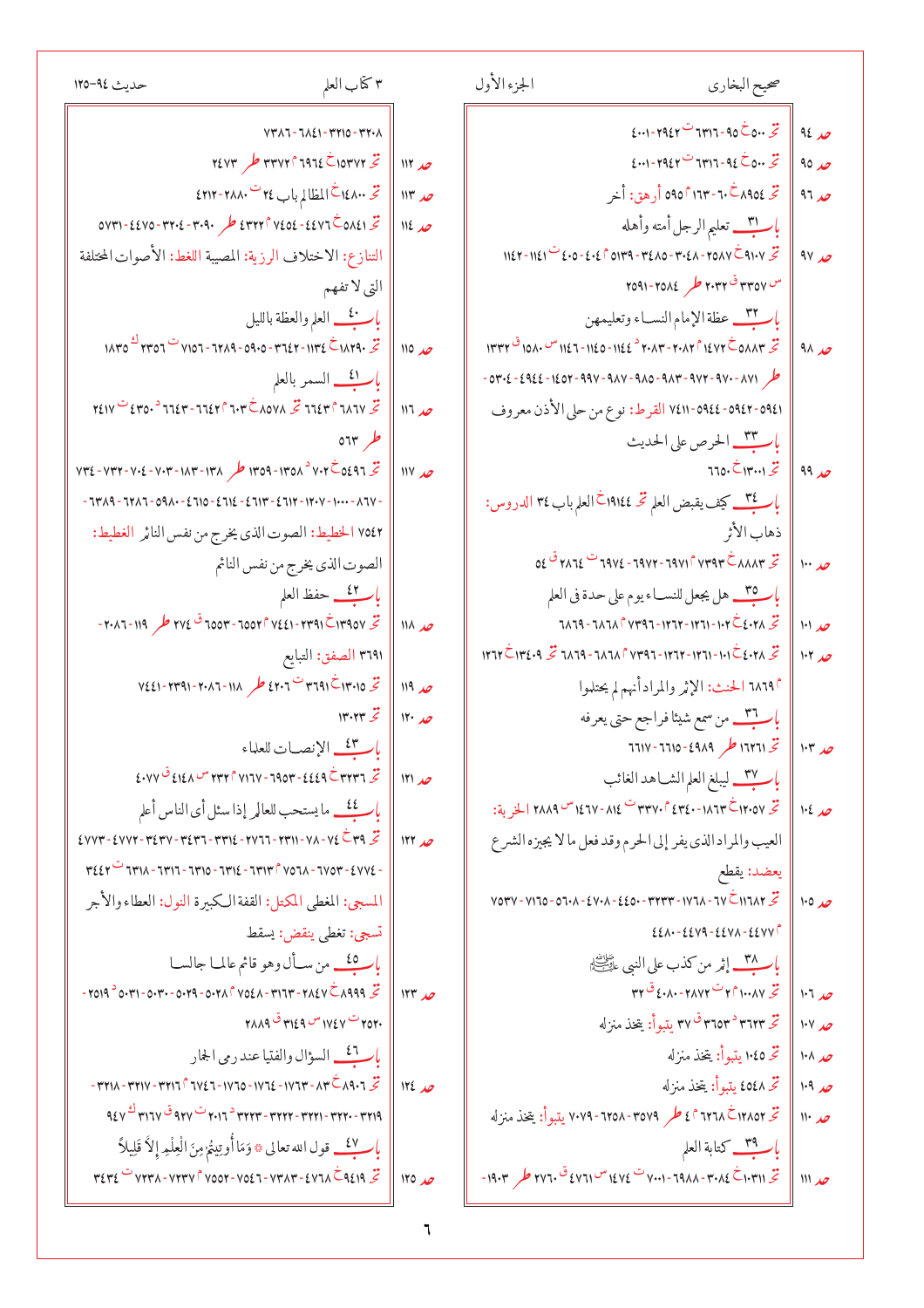$\pmb{\mathsf{Y}}$